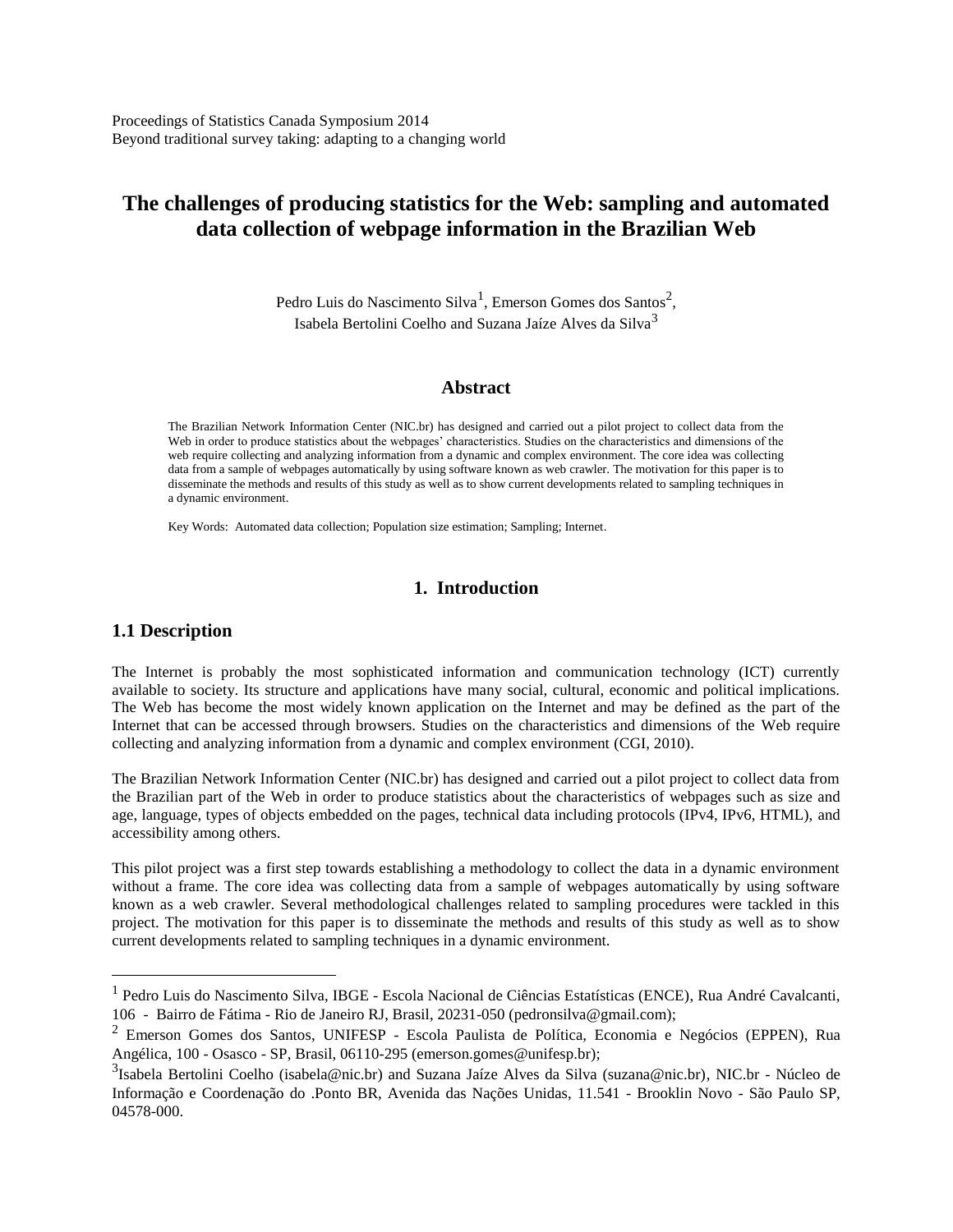# **2. Pilot Project Methodology**

### **2.1 Overall Strategy**

The ".br" part of the Web can be subdivided into smaller parts by considering the prefix part of the domain names. To illustrate, one could consider only web pages belonging to the ".gov.br" part of the Brazilian Web.

This subdivision is useful for stratification as well as for analytic purposes. Domains in the Generic Top-Level Domain (GTLD) ".gov.br" were the first to be surveyed in the context of the project. In the sequence, domains under the GTLD ".com.br" were surveyed using a probability sampling approach.

# **2.1 Web ".gov.br" Census Project**

In order to conduct a first data collection aimed at developing and testing the data collection strategy and tools, the domains registered on behalf of Brazilian government under the GTLD ".gov.br" were chosen for taking a census. This GLTD was chosen due to its overall small size when compared to others domains (see Table 2.1-1). A census is a procedure of acquiring and recording information about every unit in a well specified population, and thus clearly depends on the definition of the population boundaries.

**Table 2.1-1 Proportion (%) of Domains by Generic Top-Level Domain (GTLD) in the Brazilian Web**

| <b>GTLD</b>    | Percent |  |
|----------------|---------|--|
| .com.br        | 90.8%   |  |
| .net.br        | 3.2%    |  |
| .org.br        | 1.8%    |  |
| .gov.br        | 0.1%    |  |
| Others         | 4.1%    |  |
| Source: NIC.br |         |  |

The objectives of the Brazilian Web ".gov.br" census project were:

a) Measure the Brazilian government Web dimensions and characteristics; and

b) Provide indicators to describe websites under the gTLD ".gov.br".

The main indicators that this project aimed to produce related to characteristics of sites and pages, such as: Total Web size, Number of websites, Number of pages, Average age of pages, Languages used, Types of objects embedded, Technology used (open or proprietary), Compliance with W3C Standards, Web Accessibility Guidelines Proportions of web servers using IPv6, Host country (georeferenced IP), Synchronization to Coordinated Universal Time, and Average response time.

To carry out this study, it was necessary to define the key concepts of the units of analysis. The higher level units are "**Domains"**, which are referred to by a name under the ".gov.br" domain (figure 2.1-1). The second higher level units are "**Sites**", which are referred to by a name under a domain (figure 2.1-1). The lower level units of analysis considered were "**Pages**", which are referred to by complete names such as those indicated in figure 2.1-1. Finally, because the Web is a network interconnected through hypertext documents, the "**Links**" found within pages were used to navigate between pages, sites and domains.

This study was made possible over successive data collection of pages found from visiting an initial list of domains and sites called **seeds**. This means that the initial set of sites from which the search was conducted affects the final result, and finding the right initial set, as complete as possible, is a key step of the survey process. The initial list of domains identified as belonging to the GLTD ".gov.br" was provided by the registration authority for domain names in Brazil (Registro.br), responsible for the maintenance of the domains under the ".gov.br" by authorization from the Ministry of Planning and Budget. There were approximately 12 thousand domains in the initial set of domains, and for every domain in this list, a search was carried out automatically by software known as web crawlers (collectors).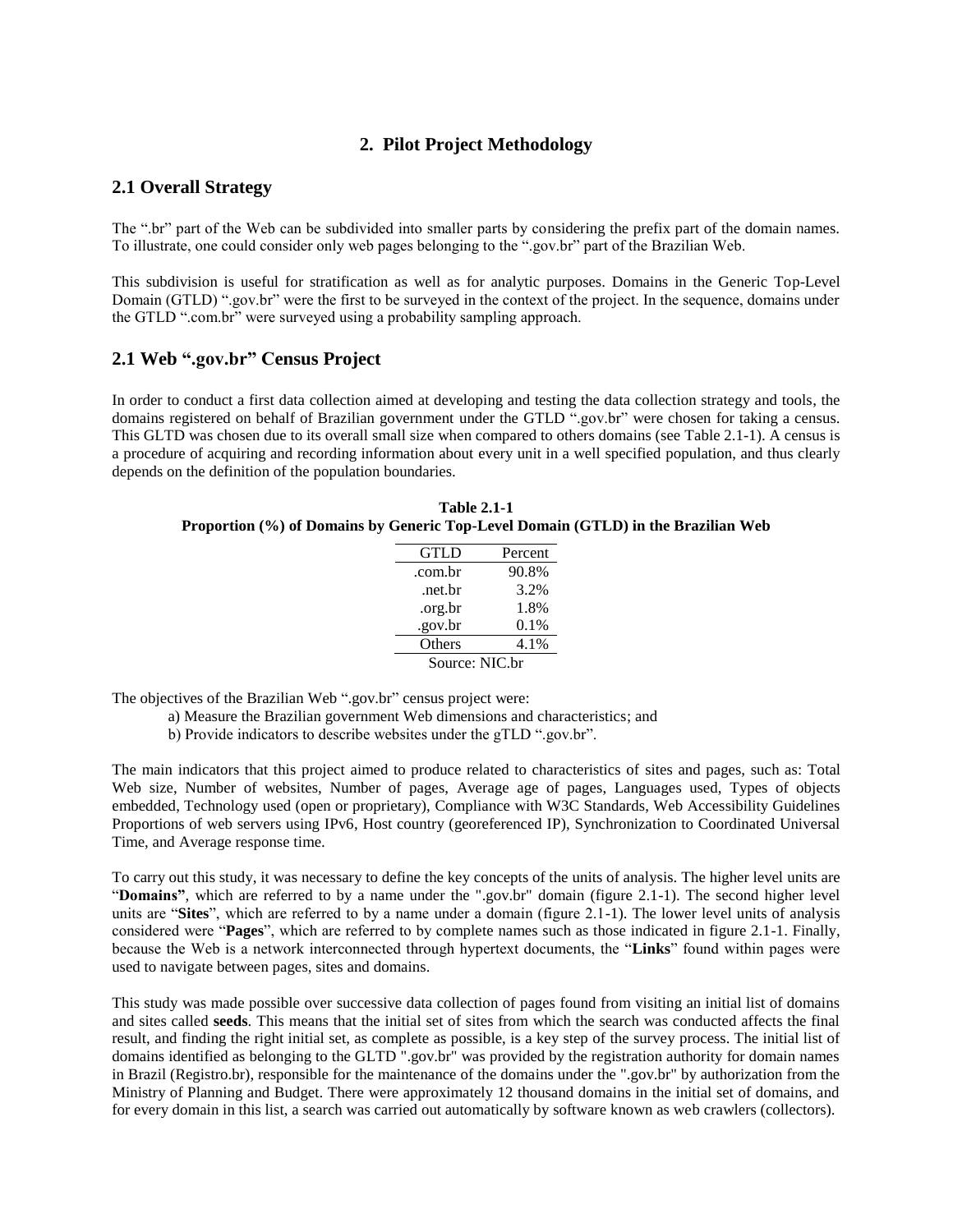

Source: NIC.br

Although most of the Web is connected, limits of size and depth were established. There are "islands" of varying sizes with no connection to the rest of the network and there is the "deep web", which is only accessible via user authentication. Therefore, the Web structure limits the technical ability to assess the real size and composition of what would be a "population of domains and technical objects" (figure 2.1-2).



Selected indicators of data collected from ".gov.br" are presented in Table 2.1-2. The overall size of the ".gov.br" by number of sites, number of pages and by size in Gigabytes were calculated from the census of ".gov.br" domains. Analysis of compliance of web pages with W3C standards was made considering the number of non-compliances found by the validating software. From all the sites with HTML pages collected, only 5% were fully compliant with the W3C standard.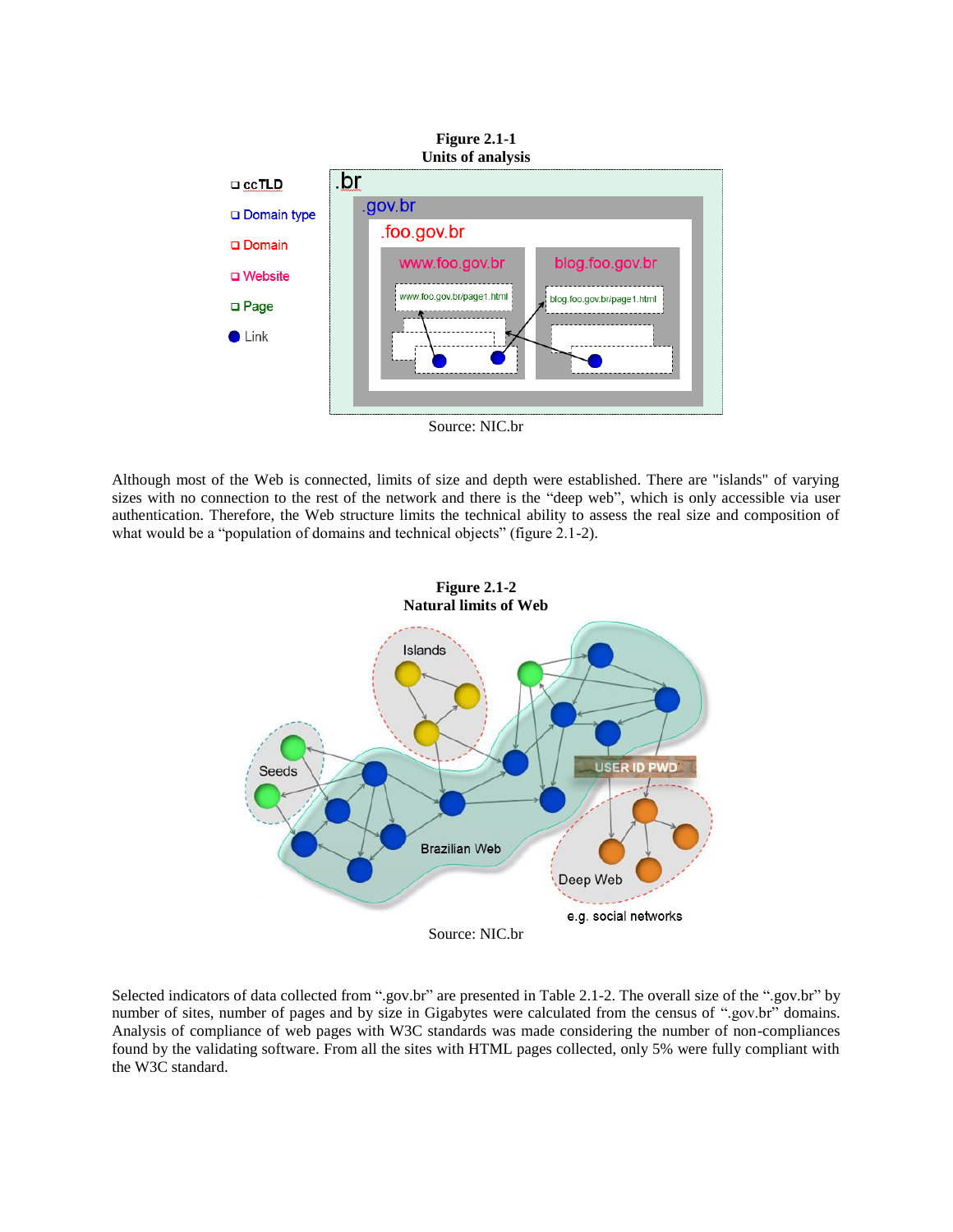Data collection (census) from all registered ".gov.br" domains, and from redirected domains if they were also ".gov.br" type, took about 3 weeks ( $\leq 12$  thousand domains). Therefore, a census approach was considered infeasible for surveying the ".com.br" GTLD because data collection using the same tools as used for the ".gov.br" domains would last an estimated 11 years. Hence, the project adopted a sampling approach to survey the domains registered for Brazilian 'commercial' organizations / companies under the ".com.br" GTLD.

| <b>Table 2.1-2</b>                            |  |  |  |  |
|-----------------------------------------------|--|--|--|--|
| Selected indicators for the ".gov.br" domains |  |  |  |  |

| Indicator                | Estimate  |  |
|--------------------------|-----------|--|
| Number of sites          | 11,856    |  |
| Number of pages          | 6,331,256 |  |
| Size in Gigabytes        | 169.7     |  |
| Proportion W3C Compliant | .5%       |  |

#### **3. The Web Survey Project**

### **3.1 Sampling Frame & Design**

The Web is a dynamic environment, where rapid change takes place with domains, sites and pages being created and destroyed all the time. There is no readily available and up to date frame that can be used to sample sites and pages directly. There is however a list of all the **registered domains** which is kept by the Registro.br which regulates the Brazilian Web. This list is not an ideal frame for sampling because it may contain registered domains that may no longer exist on the Web (unreported 'deaths'), as well as because there may be active domains on the Web for which the corresponding record may have been removed from the list, for example because the organisation / person responsible may have failed to pay the corresponding registration fees.

Therefore a strategy was developed to use two sampling frames to extract samples of the Brazilian Web ".com.br" domains. First a frame (called A) was compiled with the names (of the form "*name*.com.br") of all domains under the".com.br" GTLD that were searched using the DNS (Domain Name System) server maintained by Registro.br over a period of 24 hours. In addition to the domain name, frame A contained information about the number of searches (NS) for each domain name, which we used as a measure of size to sample the domains. A total of 1,205,997 domains were included in frame A.

Frame A was then matched with the list containing 2,319,188 registered domains obtained from Registro.br, and the domains which were not searched during the specified 24 hour period were included in a separate frame (called B) where the only information available for each domain was the domain name. Therefore, Frame B contained only 1,113,191 domain names.

Given the scarcity of information about the population of sites and pages, a stratified single stage cluster sample design was adopted to survey the ".com.br" domains. The domains in Frame A were stratified by size using the stratification limits provided in Table 3.1-1. The stratum bounds were defined using the Geometric approach proposed by Gunning & Horgan (2004).

A total sample size of 3,000 domains was allocated to Frame A. After declaring strata 5 and 6 as certainty strata, the allocation of the remaining sample size to the strata 1-4 was carried out using Power Allocation with a power of ½.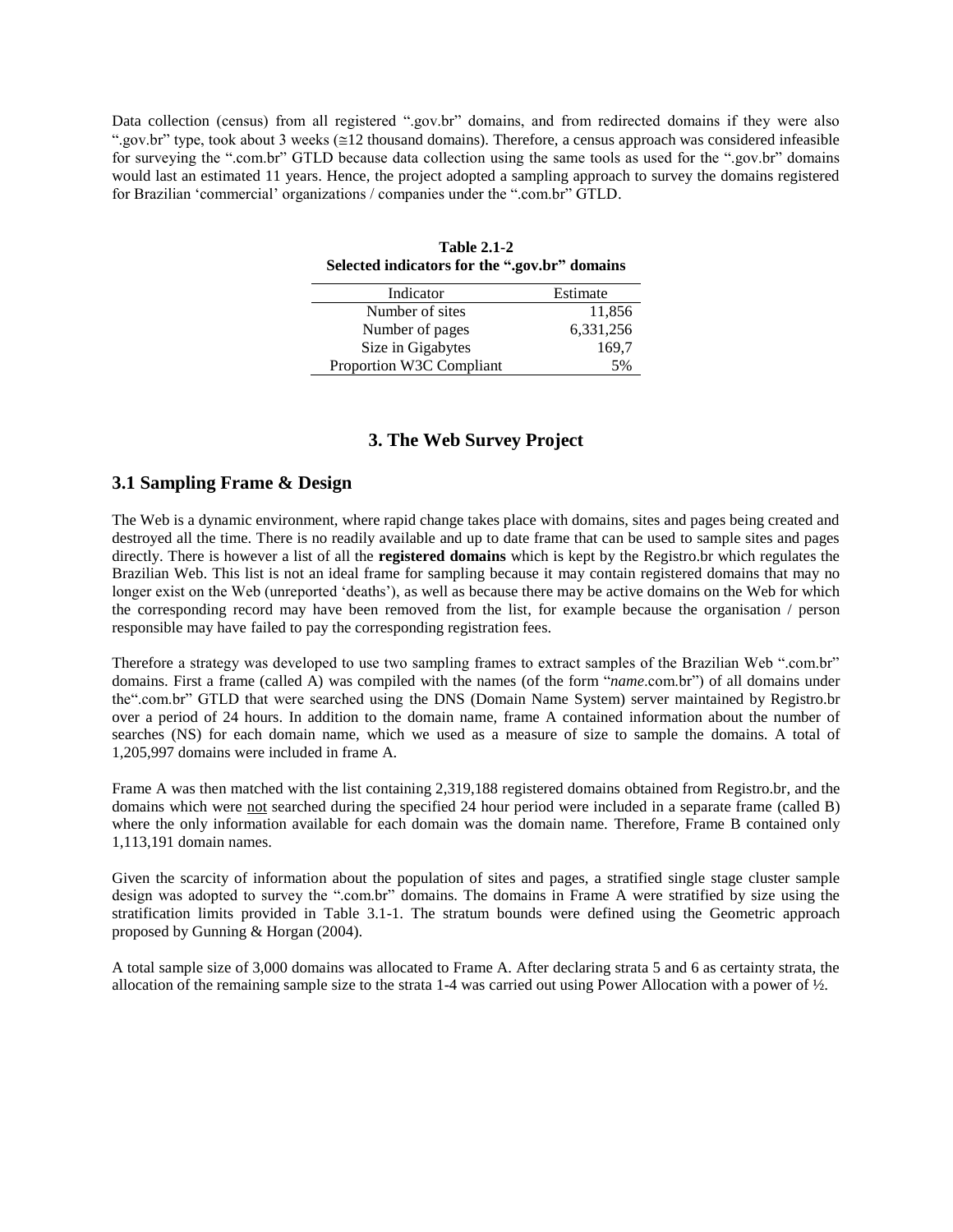| Stratum | Lower  | Upper     | Pop. Size | Sample Size    |
|---------|--------|-----------|-----------|----------------|
| h       | Limit  | Limit     | $\rm N_h$ | n <sub>h</sub> |
|         |        | 8         | 630,932   | 227            |
| 2       | 9      | 75        | 402,771   | 553            |
| 3       | 76     | 659       | 155,357   | 953            |
| 4       | 660    | 5,743     | 16,400    | 730            |
| 5       | 5,744  | 49,999    | 505       | 505            |
| 6       | 50,000 | 1,029,338 | 32        | 32             |
| Total   |        |           | 1,205,997 | 3,000          |

| <b>Table 3.1-1</b>                        |  |  |
|-------------------------------------------|--|--|
| <b>Sampling Design for com.br domains</b> |  |  |

A total sample size of 1,000 was allocated to Frame B. Data collection for this sample was attempted, but met with very limited success, and therefore results are not reported here, pending further analysis.

### **3.2 Data collection**

Data collection of the sample of 3,000 domains from Frame A took about 3 months. Six domains were not found (non response?) during the data collection period. Within the sample domains, data were collected for 287,981 sites, out of which 20,476 sites were excluded because they resulted from redirection of sampled domains to non-sampled domains, most of which were blogs. Hence, the final sample of sites comprised 267,505 valid sites.

Some selected indicators (number of sites, number of pages and by size in Gigabytes) estimated using the ".com.br" sample from Frame A are presented in Table 3.2-1. Analysis of compliance of web pages with W3C standards was carried out considering all sites with HTML pages collected, and only 7% (s.e. 3.6%) were fully compliant with the W3C standard.

| <b>Estimation for overall size of the com.br domains</b> |             |                       |  |  |
|----------------------------------------------------------|-------------|-----------------------|--|--|
| Indicator                                                | Estimate    | <b>Standard Error</b> |  |  |
| Number of sites                                          | 1.621.242   | 161,855               |  |  |
| Number of pages                                          | 289,803,146 | 44,781,861            |  |  |
| Size in Petabytes (10^15 bytes)                          | 14,014,479  | 3,876,370             |  |  |
| Proportion W3C Compliant                                 | 7%          | 3.6%                  |  |  |

**Table 3.2-1**

## **4. Final comments**

This pilot project was a first step towards establishing a methodology to collect the data in a dynamic environment without ideal frames. The core idea was collecting data from a sample of pages automatically by using software known as a web crawler. Several methodological challenges related to sampling procedures were tackled in this project. By studying the outcome of this pilot project we aim to develop improved procedures to survey the Brazilian Web in the future.

### **References**

CGI.br (The Brazilian Internet Steering Committee), Dimensions and Characteristics of the Brazilian Web: a study of the gov.br. Available in: [http://www.cgi.br/publicacoes/pesquisas/govbr/cgibr-nicbr-censoweb-govbr-](http://www.cgi.br/publicacoes/pesquisas/govbr/cgibr-nicbr-censoweb-govbr-2010.pdf)[2010.pdf](http://www.cgi.br/publicacoes/pesquisas/govbr/cgibr-nicbr-censoweb-govbr-2010.pdf)

Cochran, W. G. (1977), *Sampling Techniques*, Third Edition, New York: John Wiley & Sons, Inc.